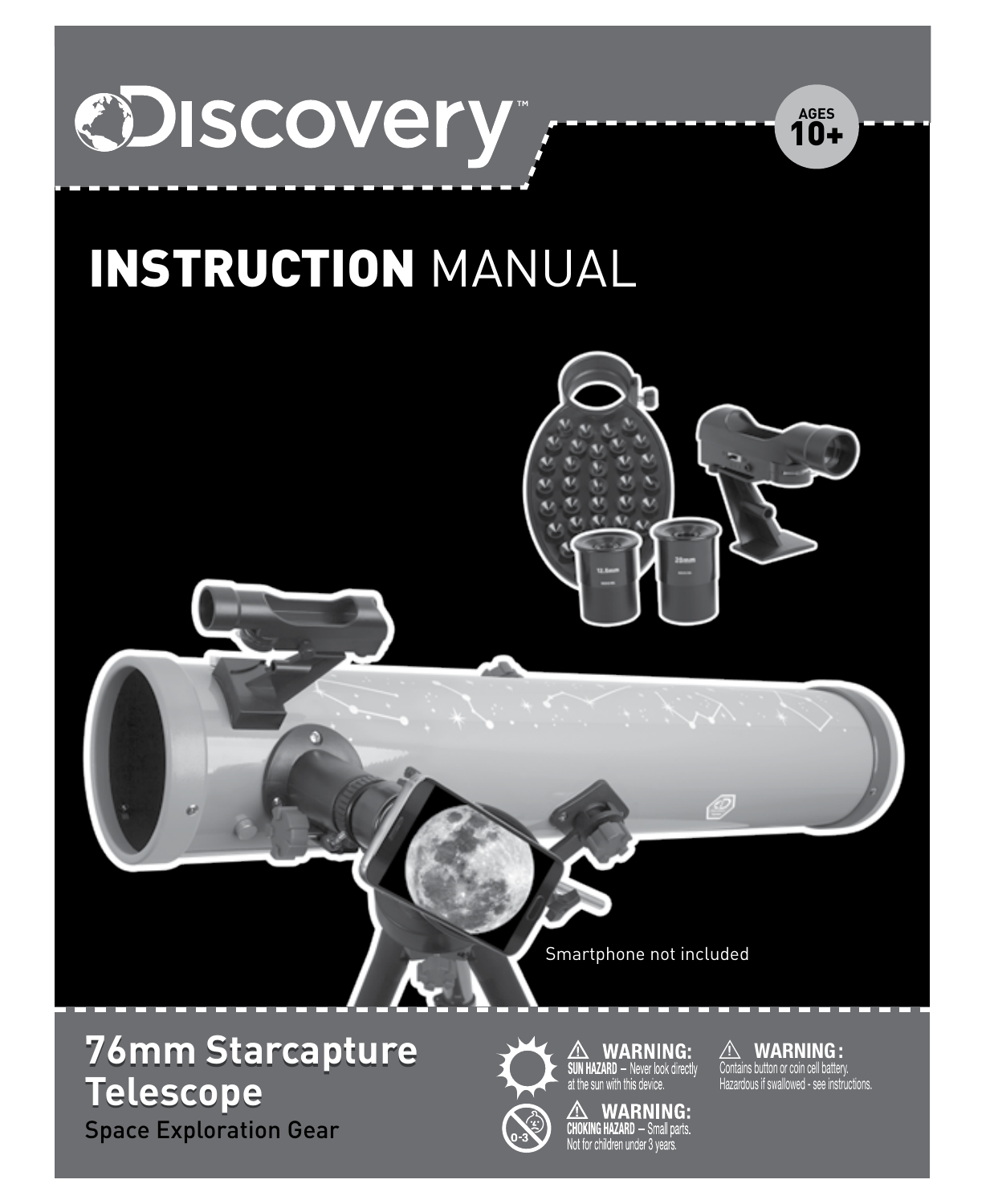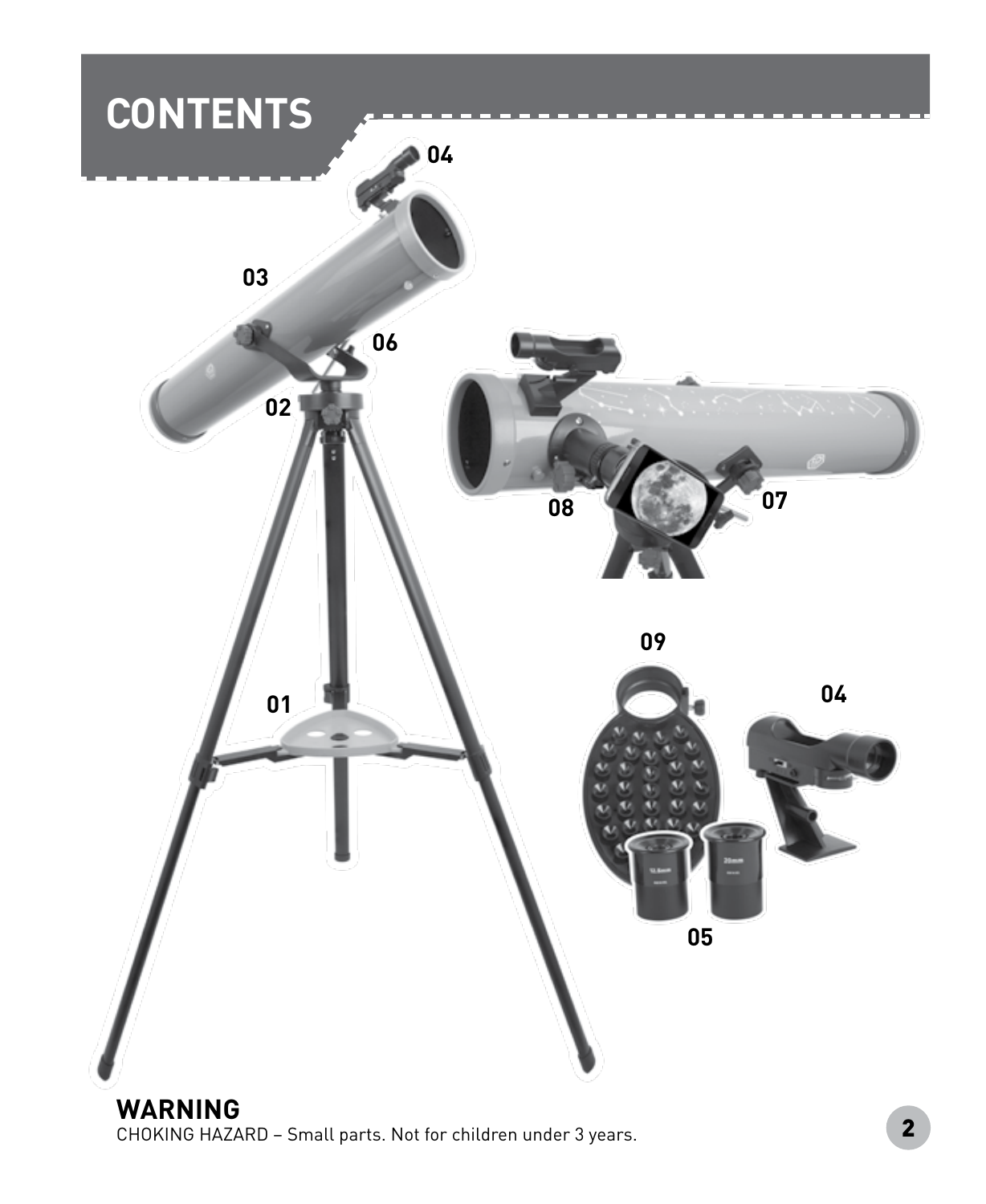## **CONTENTS**

#### **Parts Overview**

- **01** Tripod with Accessory Tray
- Telescope Yoke Mounting Arm **02**
- 76mm Optical Tube Assembly (OTA) **03**
- 04 Red Dot Viewfinder
- 1.25" Eyepieces (12.5mm and 20mm) **05**
- Altitude Adjustment Rod **06**
- 07 Azimuth Wheel
- Focuser **08**
- **09** Photo Imaging Adapter

#### **Instruction Manual, & Downloadable Planisphere Visit:**

www.exploreone.com/pages/product-manuals



**Contents**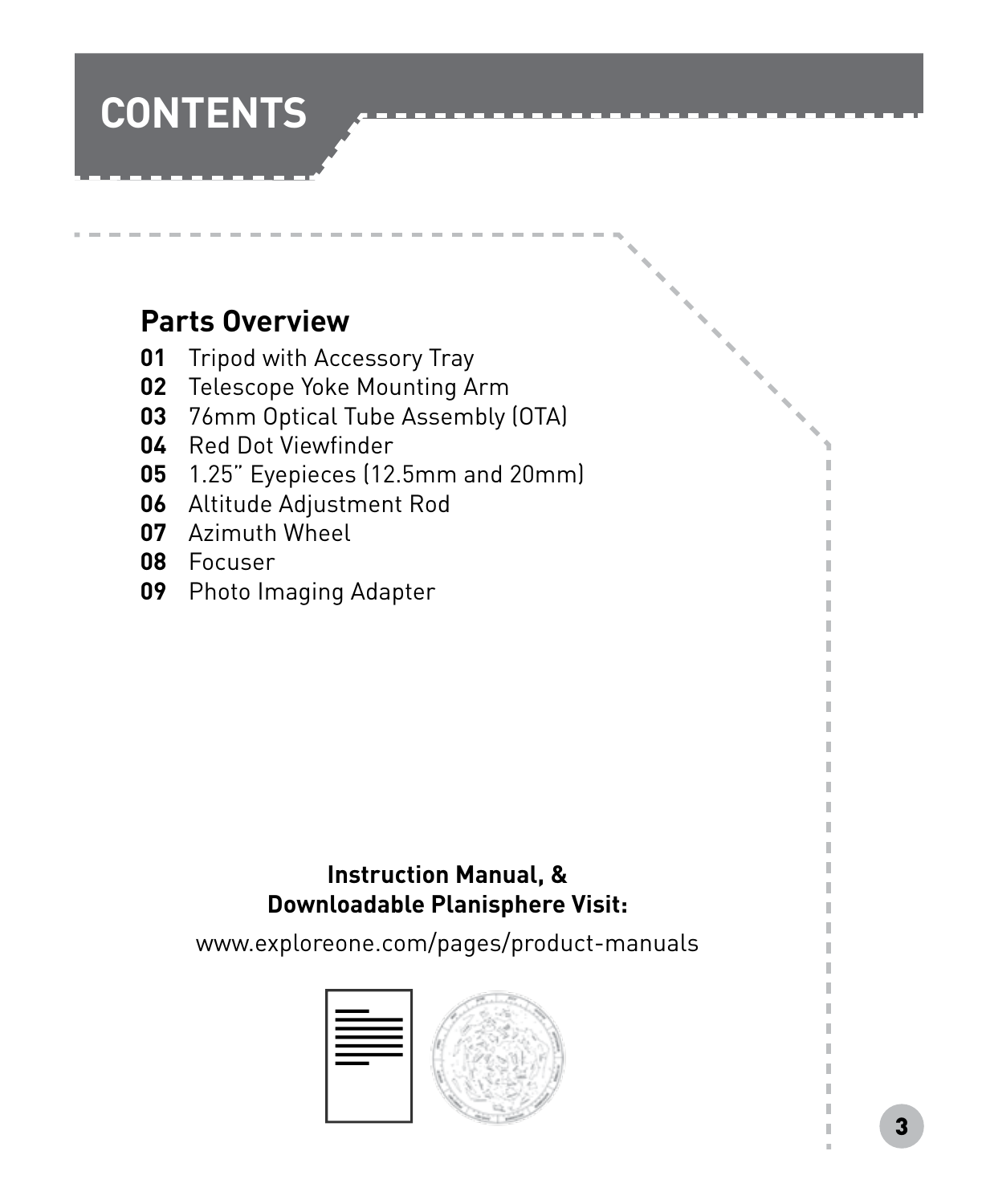## **HOW TO SET UP**

#### **Welcome to the world of amateur astronomy!**

With the Discovery 76mm Starcapture Telescope, you can expand your knowledge of all things celestial and practice basic astrophotography. Take a tour of deep sky and visit its brightest star clusters, nebulae and galaxies or get detailed views of the moon and planets with this reflector's light-gobbling 76mm aperture. Capture and share images of your favorite objects, by using the photo imaging adapter to stabilize the camera of your smart device over the eyepiece. For added versatility, this telescope, which has a 700mm focal length, comes with two eyepieces to provide magnifications of 35x and 56x.

#### **Assembly:**

*Note: We recommend assembling your telescope for the first time in the daylight or in a lit room so that you can familiarize yourself with assembly steps and all components.*

- Open the tripod until the tripod spreaders are level. Put the accessory tray in place and turn it to lock it into place. Set the tripod height by adjusting each leg with its locking clamp.
- Insert the yoke mounting arm from above into the opening in the tripod head and secure it in place by tightening the screw.
- Attach the altitude adjustment rod to the telescope tube.
- There are two plates on either side of the telescope tube. To attach the telescope tube to the yoke mount position the tube so these plates slide into the slots on both sides of the yoke mount and tighten the locking screws until snug. Be careful not to overtighten.
- Attach the locking screw for the altitude adjustment rod to the tripod head yoke.
- Slide the red dot viewfinder into the finder bracket that is already mounted on the telescope tube.
- Place your chosen eyepiece into the focuser and secure it by tightening the setscrew. Be careful not to overtighten.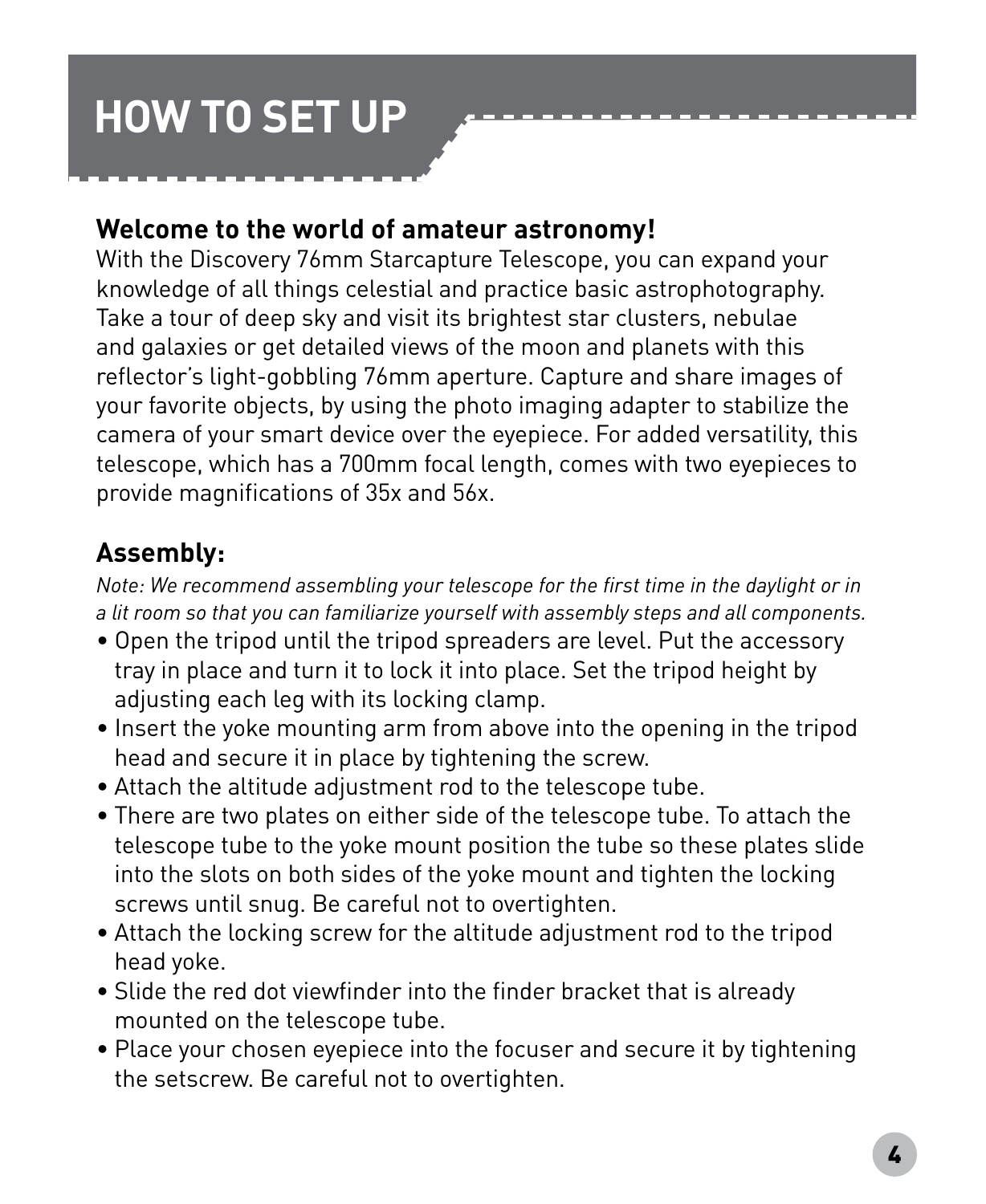## **HOW TO SET UP**

- Tripod with Accessory Tray
- 02 Telescope Yoke Mounting Arm
- 76mm Optical Tube Assembly (OTA)
- 04 Red Dot Viewfinder
- 1.25" Eyepieces (12.5mm and 20mm)
- 06 Photo Imaging Adapter



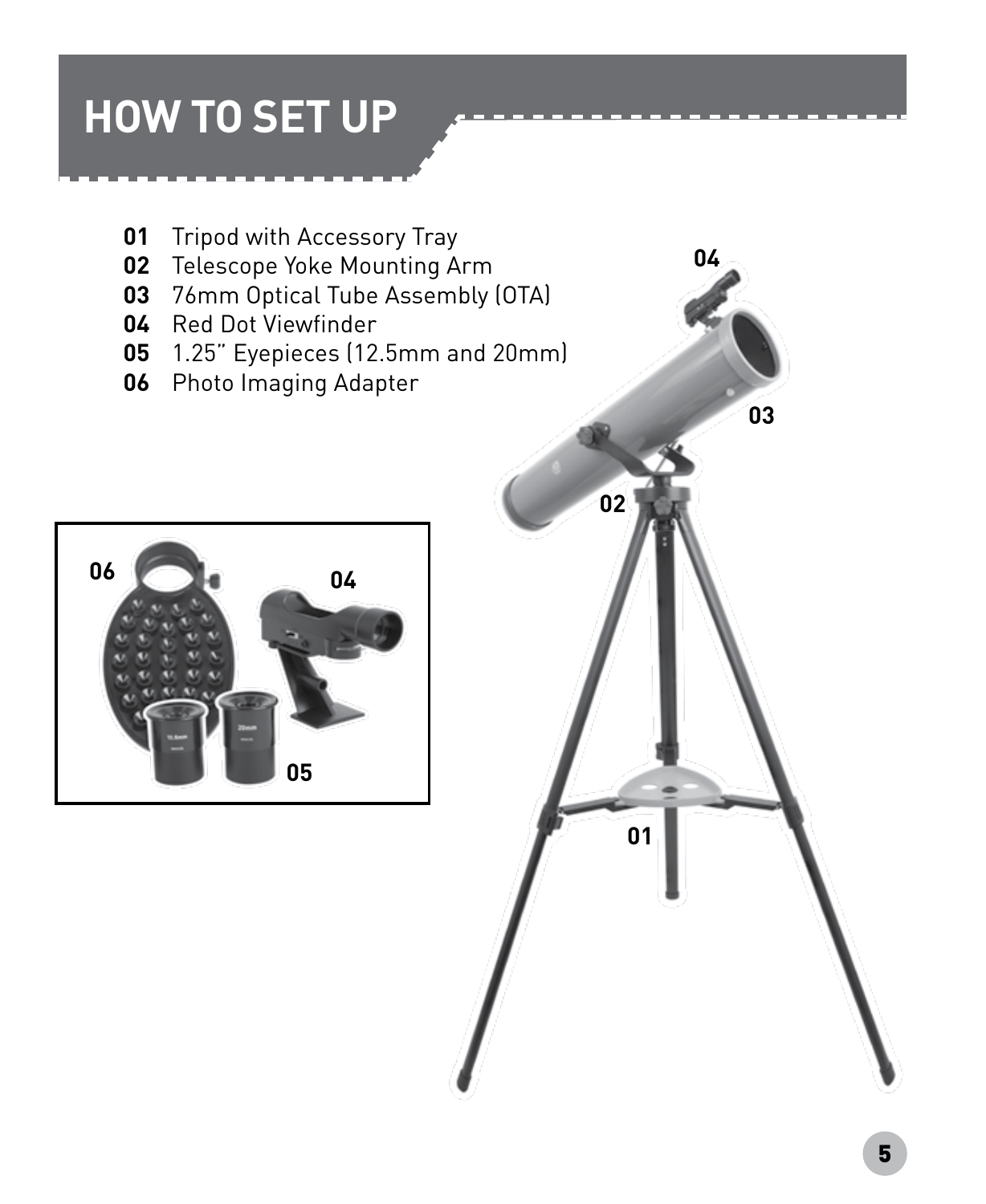## **INSTRUCTION MANUAL**

### **TELESCOPE TERMS TO KNOW:**

**Diagonal:** A mirror that deflects the ray of light 90 degrees. With a horizontal telescope tube, this device deflects the light upwards so that you can comfortably observe by looking downwards into the eyepiece. The image in a diagonal mirror appears upright, but rotated around its vertical axis (mirror image).

**Focal length:** Everything that magnifies an object via an optic lens has a certain focal length. The focal length is the length of the path the light travels from the surface of the lens to its focal point. The focal point is also referred to as the focus. In focus, the image is clear. In the case of a telescope, the focal length of the telescope tube and the eyepieces are used to determine magnification.

**Lens:** The lens turns the light that falls on it around in such a way so that the light gives a clear image in the focal point after it has traveled a certain distance (focal length).

**Eyepiece:** An eyepiece is a system made for your eye and comprised of one or more lenses. In an eyepiece, the clear image that is generated in the focal point of a lens is captured and magnified still more.

**Magnification:** The magnification corresponds to the difference between observation with the naked eye and observation through a magnifying device like a telescope. If a telescope configuration has a magnification of 30x, then an object viewed through the telescope will appear 30 times larger than it would with the naked eye. To calculate the magnification of your telescope setup, divide the focal length of the telescope tube by the focal length of the eyepiece.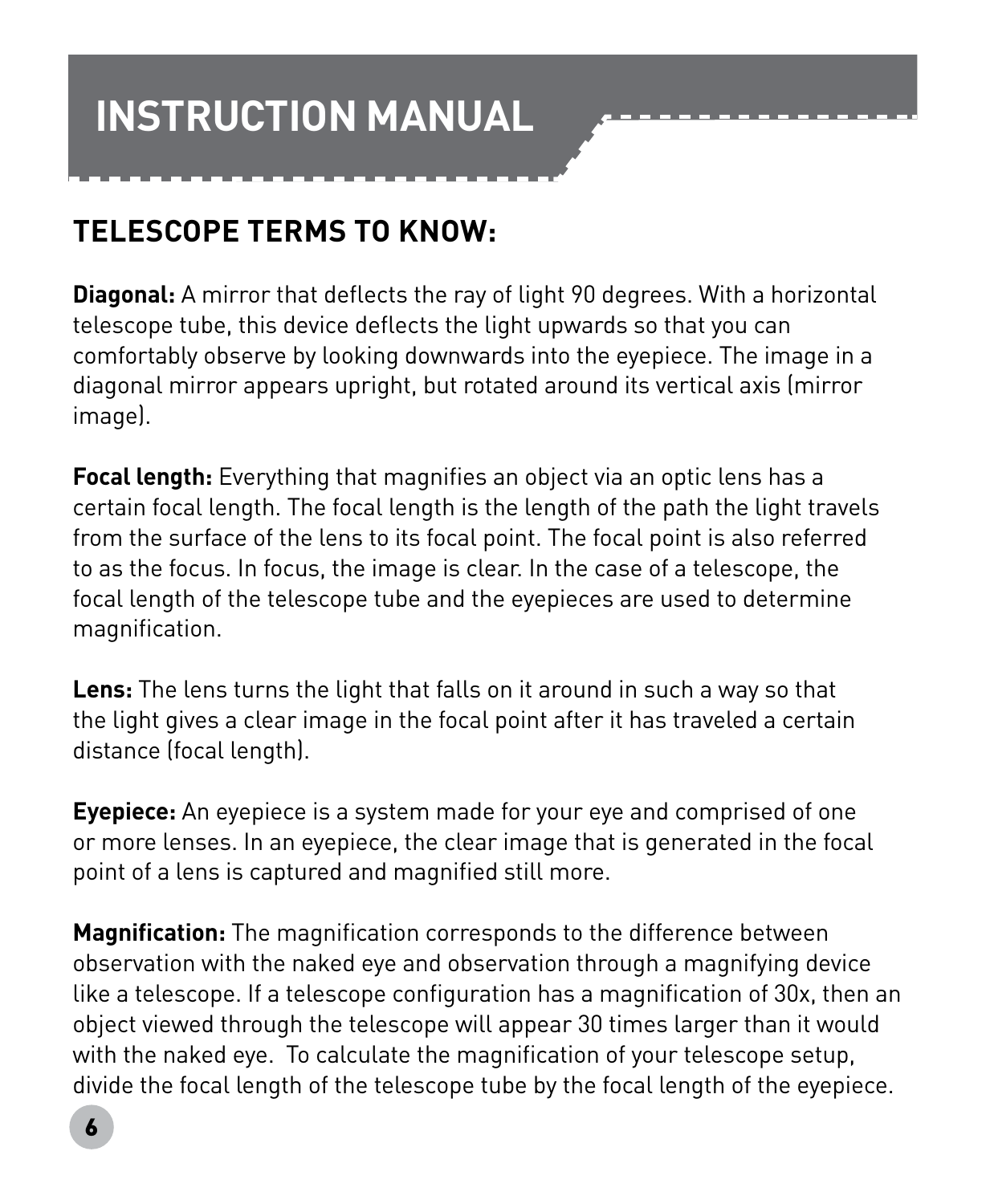#### **Using/Aligning the Red Dot Viewfinder:**

The viewfinder is powered by a CR-2032 battery that is included. Before using the viewfinder for the first time, remember to remove the plastic insulator that is blocking the battery from connecting. When it is time to replace the battery, remove the battery cap by loosening the set screw. Take out the old battery and slide a new battery in place with the positive side showing. Replace the cap, and tighten the set screw.

#### **For the viewfinder to be effective, it must be aligned. To do this:**



- Insert the 20mm eyepiece into the diagonal and power on the viewfinder by sliding the switch on its right side to an "On" position.
- Point the eyepiece at an easy target like a telephone pole and center the object in the eyepiece.
- Without moving the telescope, position the red dot using the two adjustment screws so that it shares the same view as the one in your eyepiece. Your viewfinder is now aligned.

*Note: To preserve battery life, don't forget to turn off the viewfinder after use.* 

#### **Did you know?**

The magnifying power of a telescope is determined by dividing the focal length of the telescope by the focal length of the eyepiece. This means that as the focal length of your eyepiece increases, the magnifying power decreases.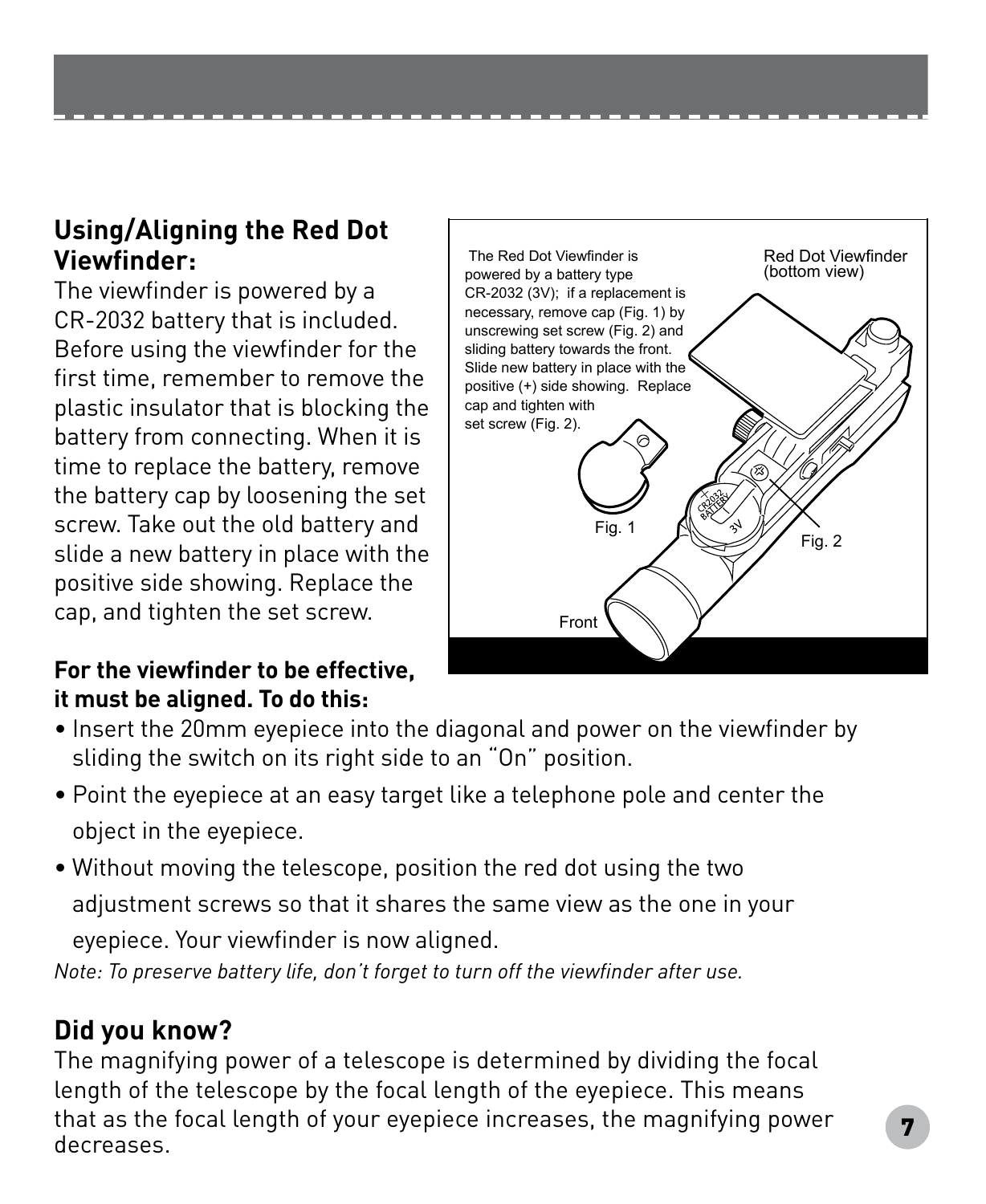#### **Using your telescope:**

After you have aligned your viewfinder, you are ready to start observing! Put the 20mm eyepiece into the diagonal to get the widest field of view. This wider field of view will make it easier to locate and track objects. To move your telescope up and down, use the altitude adjustment rod. To move your telescope from side to side, use the azimuth wheel on the mount head. To move your telescope to an observing target or make coarse adjustments, loosen the locking screws on both controls while holding the telescope firmly near the focuser. Slowly move the telescope to the position of the desired object, then tighten the controls until snug. Do not overtighten. Center the object in the viewfinder by making slight movements to both the altitude adjustment rod and the side azimuth wheel. Once centered, you should be able to view the object through the eyepiece and continue to make minor adjustments using the altitude adjustment rod and azimuth wheel. It is important to remember that the rotation of the Earth means objects will move out of your eyepiece fairly quickly. Once you have found and focused on your desired target, you can track it as it journeys across the night sky using the slow motion control on the mount head. For a closer look at an object, you can insert the 12.5mm eyepiece. The magnification will increase from 35x to 56x.

#### **Using the Photo Imaging Adapter**

The Photo Imaging Adapter will allow you to connect almost any "smart" device to this telescope.

To use the adapter, place it directly onto the selected eyepiece and secure it by tightening the setscrew until snug. Be careful not to overtighten because this could damage the adapter and/or the eyepiece.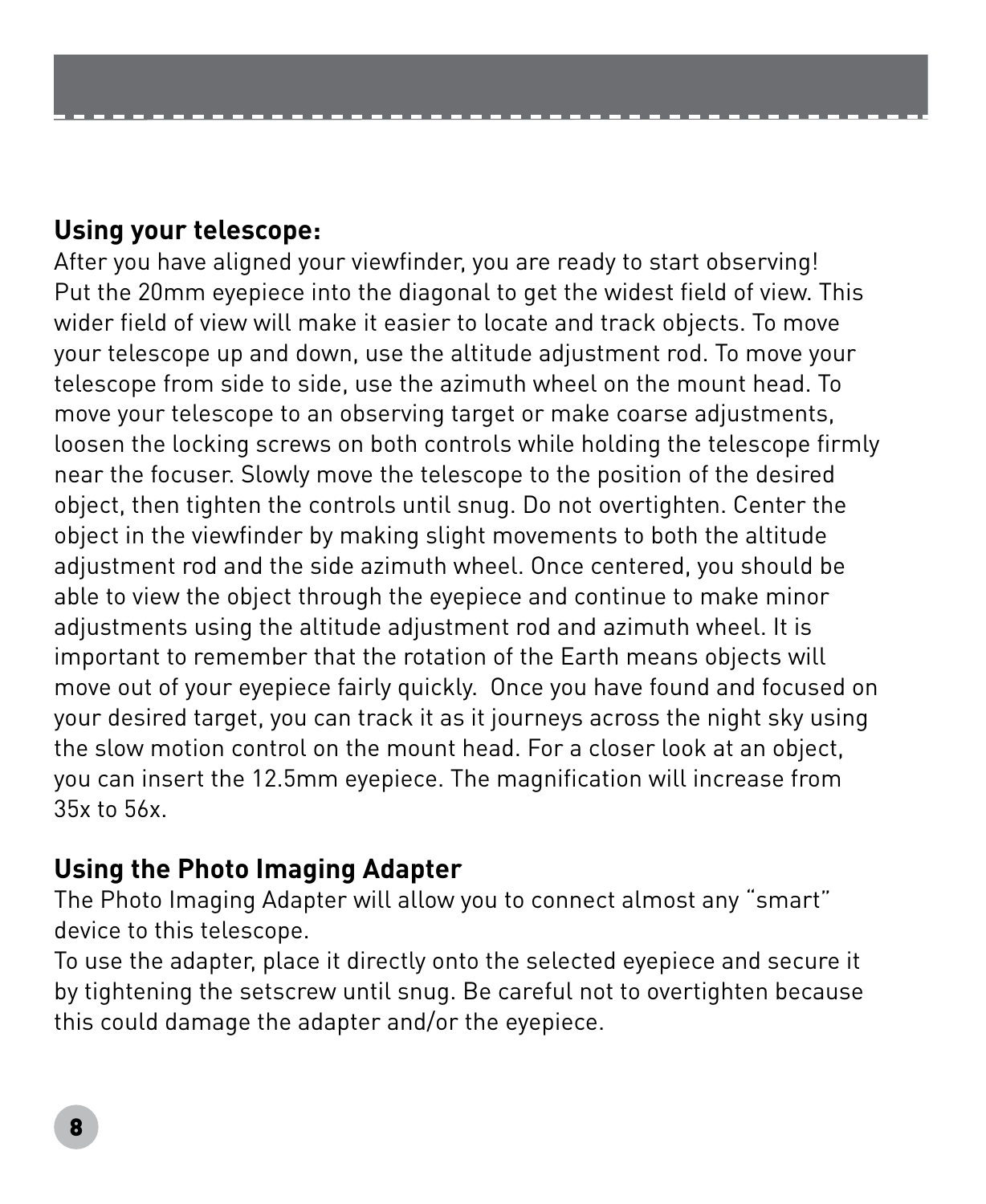The camera lens on your smart device will need to be centered over the eyepiece. This alignment is best done by opening the camera function and viewing the image while you center the device. Once you have positioned the device correctly, carefully press it onto the suction cup/non-skid surface of the adapter pad. Never allow the adapter pad to hold your device without you supporting the item as well.

The point at which you secure the eyepiece/adapter combination into the diagonal depends largely on the dimensions of your device. For smaller devices like smart phones, it may be easier to secure it to the eyepiece/ adapter combination before inserting the entire unit into the diagonal on the telescope. For larger devices, such as tablets, it may be easier to secure the eyepiece/adapter combination into the diagonal, and then align and attach your device.

**WARNING:** Do not leave your device unsupported or unattended on the adapter pad.

Though the surface of the adapter pad is designed with suction cups and is non-skid, the manufacturer cannot assure that the pad will support the weight of various devices or guarantee that it will adhere to all surfaces on various smart devices. The pad is not intended to secure, balance or support the device on its own, and the operator should not let the device rest solely on the adapter pad. Leaving the device unattended or allowing it to balance on its own without operator support may result in the device falling, unbalancing the entire instrument and possibly damaging the telescope or your smart device.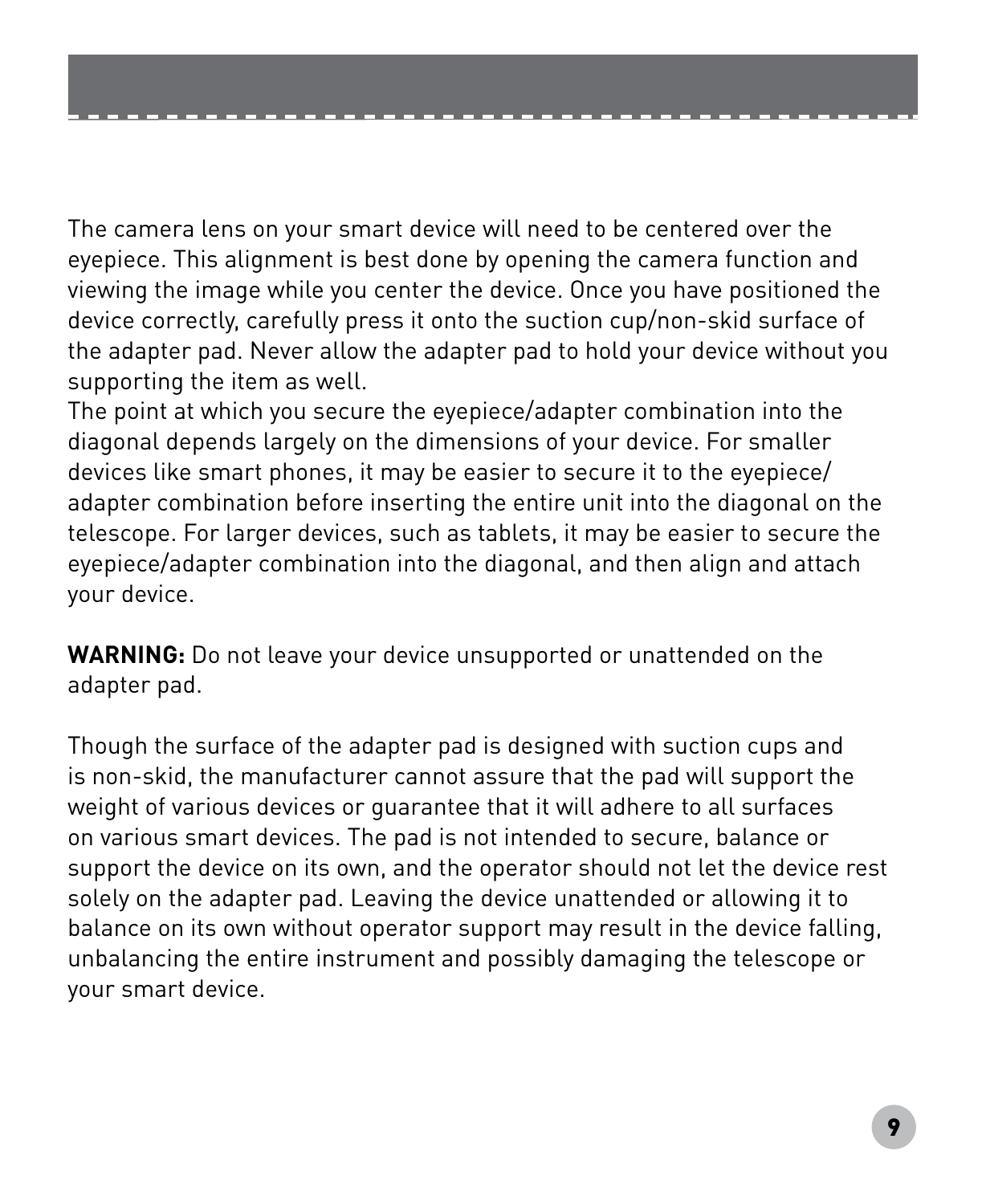#### **POSSIBLE OBJECTS FOR OBSERVATION:**

#### **Terrestrial objects**

Take note of the examples below, including Mount Rushmore and the golf course. Start with the 20 mm eyepiece and focus until the image is clear. After mastering the 20 mm eyepiece, switch to the 12.5 mm eyepiece and practice scanning and focusing until the image is clear. Choose several terrestrial objects to practice focusing on, but never point your telescope at or near the sun, or you risk blindness.

#### **The Moon: Diameter: 3,476 km**

Distance: Approximately 384,401 km The Moon is the Earth's only natural satellite, and it is the second brightest object in the sky (after the Sun). Although it is our closest neighbor, a lot of people have never really taken a good long like at the Moon. With your telescope, you should be able to see several interesting lunar features. These include lunar maria, which appear as vast plains, and some of the larger craters. The best views will be found along the terminator, which is the edge where the visible and cloaked portions of the Moon meet.



## **The Moon**



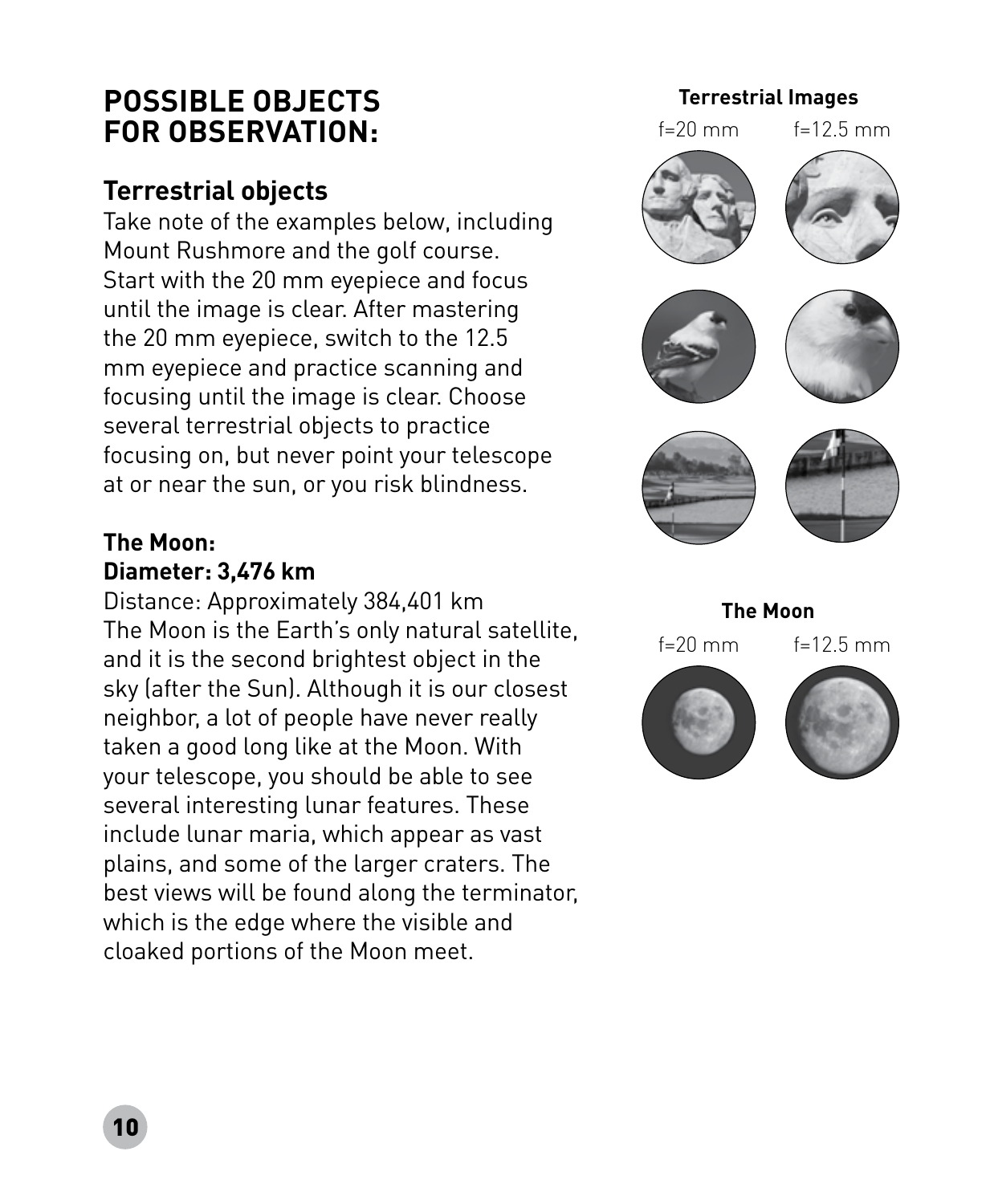#### **Orion Nebula:**

Right ascension: 05: 35.4 (hours: minutes) Declination: -05: 27 (degrees: minutes)

Distance: Approximately 1,344 light years

The Orion Nebula is a vast star-forming region located in the "sword" branching off of the famous Orion's Belt. Also known as Messier 42, this diffuse nebula is bright enough to see with the unaided eye — although it will only appear as a slightly foggy star. However, with your telescope, you can see many of the beautiful details, such as the billowing clouds of gas and dust where new stars are being born.

#### **Pleiades Star Cluster:**

Right ascension: 03: 47.0 (hours: minutes) Declination: +24: 07 (degrees: minutes)

Distance: Approximately 444 light years

The Pleiades Star Cluster is a group of brilliant blue stars located in the Taurus Constellation. Also known as Messier 45 or "Seven Sisters", this open star cluster consists of more than 1,000 confirmed stars, although an average of only six are visible to the unaided eye. With your telescope, you can quickly reveal some of the more elusive members of this legendary and beautiful cluster.

#### **Andromeda Galaxy:**

Right ascension: 00: 42.7 (hours: minutes) Declination: +41: 16 (degrees: minutes) Distance: Approximately 2.54 million light years The Andromeda Galaxy is the closest major galaxy to our own Milky Way. Also known as Messier 31, this famous spiral galaxy is part of the Local Group of galaxies. Although it is technically bright enough to see with the unaided eye under a very dark sky, your telescope may show its bright center, hints of its spiral structure and its much smaller companion galaxies known as M32 and M110.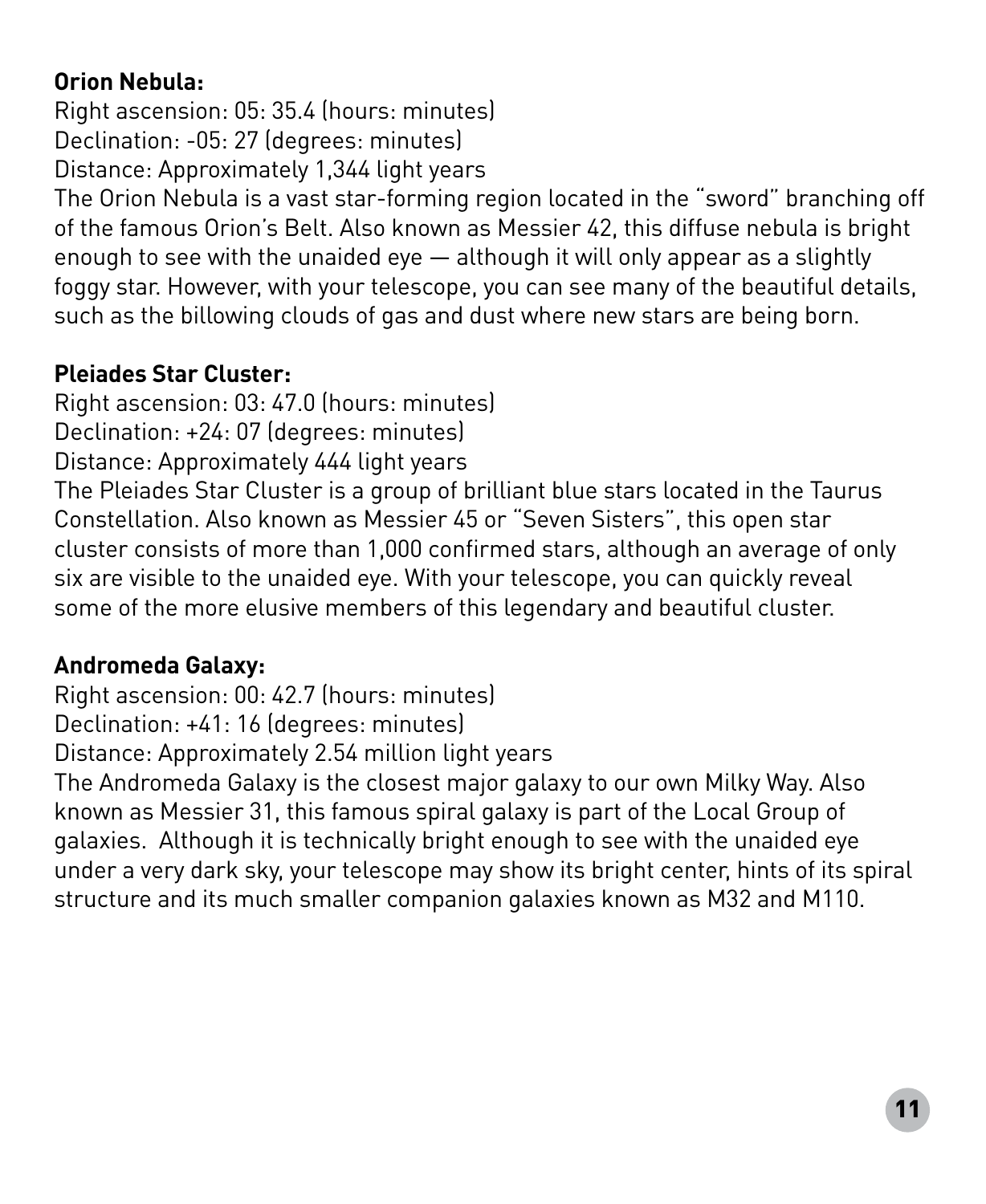#### **Cleaning:**

Your telescope is a precision optical device and keeping the optics free of dust and dirt is crucial for optimal performance. To clean the lenses (objective and eyepiece) use only a photo-grade soft brush or a lint-free cloth, like a microfiber cloth. Do not press down too hard while cleaning, as this might scratch the lens. Ask your parents to help if your telescope is really dirty. f necessary, the cleaning cloth can be moistened with an optical glass cleaning fluid and the lens wiped clean using very little pressure. Do not use harsh detergents!

Make sure your telescope is always protected against dust and dirt. After use, leave it in a warm room to dry off before storing.

| No picture                                                                | Remove dust protection cap and sun-shield<br>from the objective opening.  |
|---------------------------------------------------------------------------|---------------------------------------------------------------------------|
| <b>Blurred picture</b>                                                    | Adjust focus using focus ring.                                            |
| No focus possible                                                         | Wait for temperature to balance out.                                      |
| <b>Bad quality</b>                                                        | Never observe through a glass surface<br>such as a window.                |
| Viewing object visible<br>in the finder, but not<br>through the telescope | Align finder to telescope<br>(see instructions)                           |
| Despite using star<br>diagonal prism the<br>picture is "crooked"          | The star diagonal prism should be<br>vertical in the eyepiece connection. |

#### **Troubleshooting Guide:**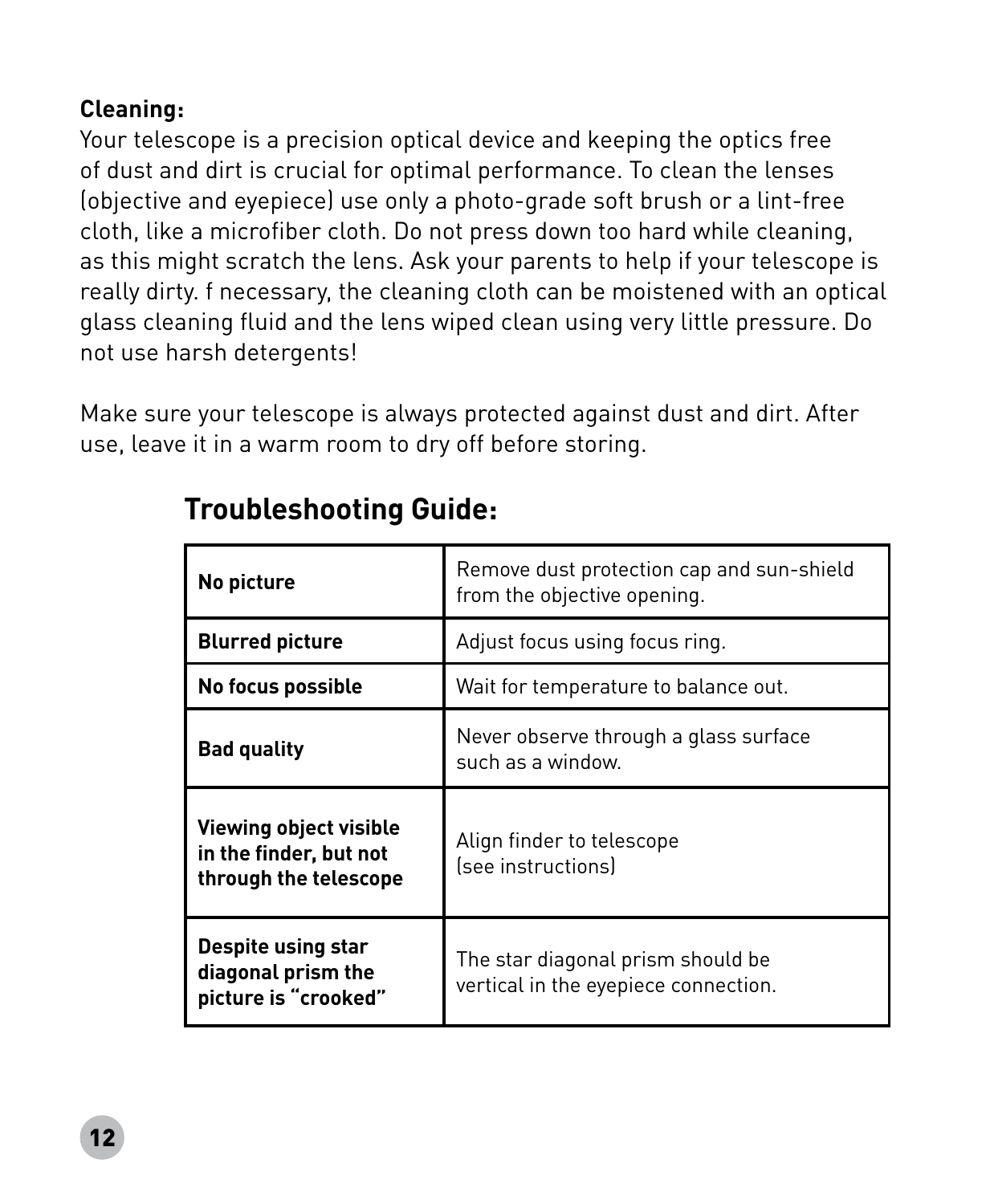#### **SAFETY WARNINGS**

#### **Read and follow the instructions, safety rules, and first aid information.**

- Respect privacy: When using this device, respect the privacy of other people. For example, do not use them to look into people's homes.
- Choking hazard: Children should only use device under adult supervision. Keep packaging materials like plastic bags and rubber bands out of the reach of children as these materials pose a choking hazard.
- Risk of blindness: Never use this device to look directly at the Sun or in the direct proximity of the Sun. Doing so may result in a permanent loss of vision.
- Do not disassemble this device. In the event of a defect, please contact your dealer. The dealer will contact the Customer Service Department and can send the device in to be repaired if necessary.
- Battery guidelines: The red dot viewfinder contains electronic components that

are powered by batteries. Batteries should be kept out of children's reach. When inserting batteries, please ensure the polarity is correct. Insert the batteries according to the displayed +/- information. Never mix old and new batteries. Replace all batteries at the same time. Never mix alkaline, standard carbonzinc and rechargeable nickel-cadmium batteries. Never short circuit the device or batteries or throw either into a fire. Leaking or damaged batteries can cause injury if they come into contact with the skin. If you need to handle such batteries, please wear suitable safety gloves. Remove batteries from the product before extended storage to prevent leaking. Do not immerse the battery compartment in water.

**WARNING:** This product **!**contains a Button or Coin Cell Battery. A swallowed Button or

Coin Cell Battery can cause internal chemical burns in as little as two hours and lead to death. Dispose of used batteries immediately. Keep new and used batteries away from children. If you think batteries might have been swallowed or placed inside any part of the body, seek immediate medical attention.

• Do not subject the device to temperatures exceeding 60° C (140° F).



• Disposal: Keep packaging materials, like plastic bags and rubber bands, away from children as they a pose a risk of suffocation. Dispose of packaging materials as legally required. Consult the local authority on the matter if necessary and recycle materials when possible.